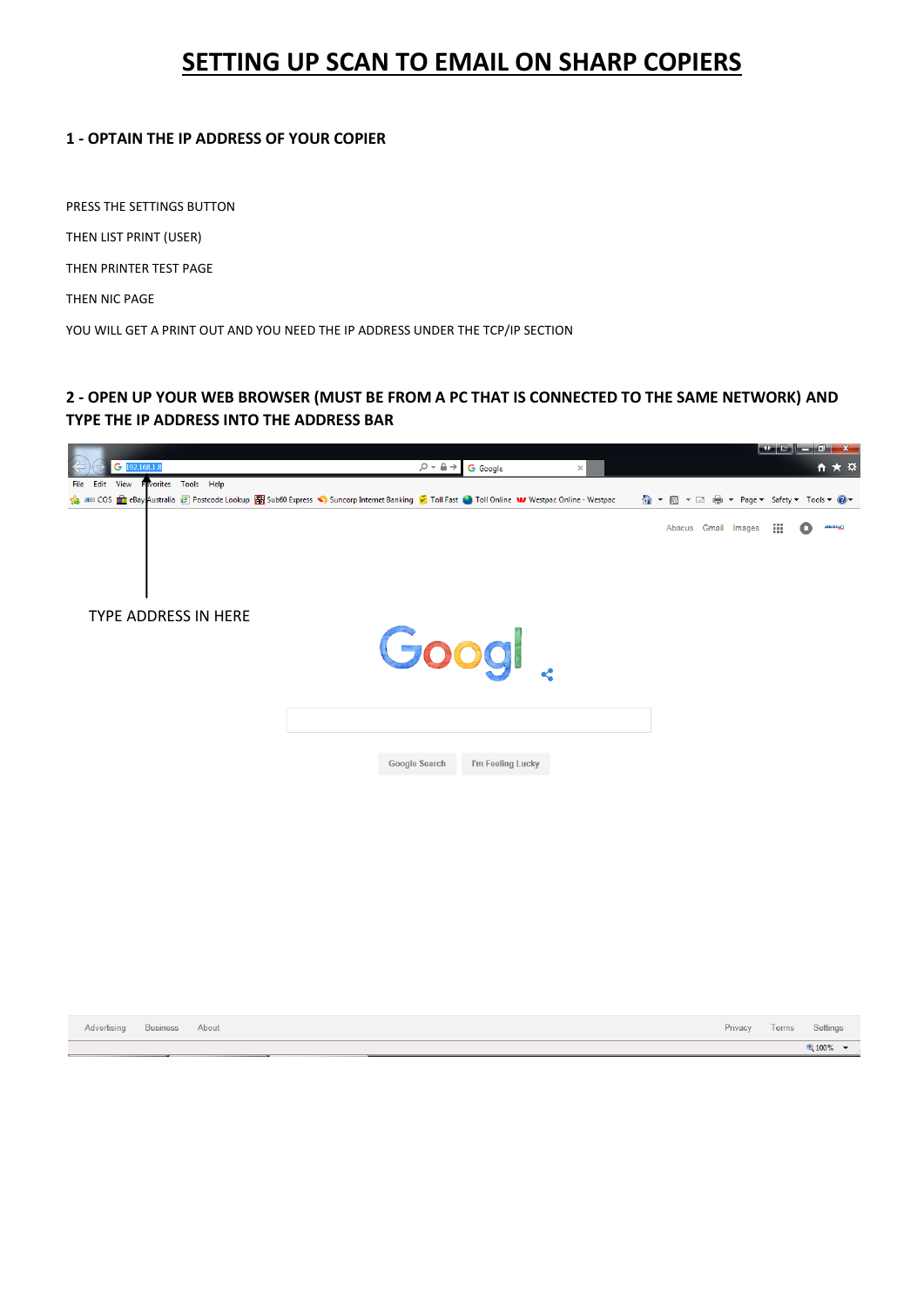#### **3 - YOU WILL NOW SEE A SCREEN SIMILAR TO THE FOLLOWING**

| <b>SHARP</b><br><b>MX-3501N</b>                                                                                                                                                      | <b>Top Page</b><br>Update(R)                                                               | Login(P)<br>Help(I)                                                               |
|--------------------------------------------------------------------------------------------------------------------------------------------------------------------------------------|--------------------------------------------------------------------------------------------|-----------------------------------------------------------------------------------|
| <b>Top Page</b><br>$\triangleright$ Status<br>Address Book<br>Document Operations<br>▶ Job Programs<br>▶ User Control<br>▶ System Settings<br>▶ Network Settings                     | Unit Serial Number:<br>Name:<br>Model Name:<br>Machine Location:<br><b>Current Status:</b> | Ē<br>7503180000<br>Not Set<br>MX-3501N<br>Not Set<br>Online                       |
| Application Settings<br>E-mail Alert and Status<br>■ Storage Backup<br><b>Device Cloning</b><br>▶ Job Log<br>▶ Security Settings<br><b>Custom Links</b><br>Operation Manual Download | Display Language Setting:<br><b>Display Pattern Setting:</b><br>Update(R)                  | English<br>Execute(J)<br>Pattern,<br>Execute(C)<br>Back to the Top on This Page A |

## **4 - CLICK ON THE LOGIN BUTTON (default password is admin)**

#### $Login(P)$ **SHARP**  $Heip(l)$ **Top Page** MX-3501N Update **Top Page**  $\blacktriangleright$  Status Address Book Document Operations  $\blacktriangleright$  Job Programs Unit Serial Number: 7503180000 Not Set<br>MX-3501N<br>Not Set ▶ User Control Name:<br>Mame:<br>Model Name: ▶ System Settings<br>▶ Network Settings Machine Location: Current Status: Online  $\blacktriangleright$  Application Settings Display Language Setting: English  $\overline{\mathbf{v}}$ E-mail Alert and Status  $Execute(J)$ □ Storage Backup Display Pattern Setting: Pattern 1  $\vee$ Device Cloning  $Execute(C)$  $\blacktriangleright$  Job Log ▶ Security Settings Back to the Top on This Page  $\hat{\Delta}$  $\Box$  Custom Links  $Update(R)$ Operation Manual Download

## **6 - CLICK ON SERVICES SETTINGS**

**5 - CLICK ON NETWORK SETTINGS**

| <b>SHARP</b>                                        |                                                                                                         |                                                                                    | User Name: Administrator | Logout(L) |
|-----------------------------------------------------|---------------------------------------------------------------------------------------------------------|------------------------------------------------------------------------------------|--------------------------|-----------|
| <b>MX-3501N</b>                                     | <b>Quick Settings</b>                                                                                   |                                                                                    |                          | Help(1)   |
|                                                     |                                                                                                         |                                                                                    |                          |           |
|                                                     | Submit(U)<br>Update(R)                                                                                  |                                                                                    |                          |           |
| <b>Top Page</b>                                     | This page enables you to make the required minimum settings when connecting this system to the network. |                                                                                    |                          |           |
| $\triangleright$ Status                             | <b>Network Name Settings</b>                                                                            |                                                                                    |                          |           |
| Address Book                                        | Device Name:                                                                                            |                                                                                    |                          |           |
| Document Operations                                 | Domain Name:                                                                                            | <b>SC23F8D2</b><br>(Up to 15 characters)<br>Sharp-Printer<br>(Up to 15 characters) |                          |           |
| ▶ Job Programs                                      |                                                                                                         |                                                                                    |                          |           |
| <b>I</b> User Control                               | <b>DNS Settings</b>                                                                                     |                                                                                    |                          |           |
| ▶ System Settings                                   | Primary Server:                                                                                         |                                                                                    |                          |           |
| ▼ Network Settings                                  | Secondary Server:                                                                                       |                                                                                    |                          |           |
| Ouick Settings                                      | Domain Name:                                                                                            | (Up to 64 characters)                                                              |                          |           |
| <b>General Settings</b><br><b>Protocol Settings</b> |                                                                                                         |                                                                                    |                          |           |
| <b>B</b> Services Settings                          | <b>SMTP Settings</b>                                                                                    |                                                                                    |                          |           |
| <b>Print Port Settings</b><br><b>ELDAP Settings</b> | Primary Server:                                                                                         |                                                                                    |                          |           |
| <b>In HTTP Access Settings</b>                      | Secondary Server:                                                                                       |                                                                                    |                          |           |
| <b>New Login User</b>                               | Reply E-mail Address:                                                                                   | (Up to 64 characters)                                                              |                          |           |
| Application Settings                                | Enable SSL                                                                                              |                                                                                    |                          |           |
| E-mail Alert and Status                             |                                                                                                         |                                                                                    |                          |           |
| <sup>®</sup> Storage Backup                         | SMTP Authentication                                                                                     |                                                                                    |                          |           |
| <b>Device Cloning</b>                               | <b>User Name:</b>                                                                                       | (Up to 32 characters)                                                              |                          |           |
| ▶ Job Log                                           | Password:                                                                                               |                                                                                    |                          |           |
| ▶ Security Settings                                 |                                                                                                         | Change Password                                                                    |                          |           |
| <b>n</b> Custom Links                               | POP before SMTP                                                                                         |                                                                                    |                          |           |
| <sup>1</sup> Operation Manual Download              | POP3 Server:                                                                                            |                                                                                    |                          |           |
|                                                     | POP Authentication                                                                                      |                                                                                    |                          |           |
|                                                     | User Name                                                                                               | (Up to 32 characters)                                                              |                          |           |
|                                                     | Password:                                                                                               |                                                                                    |                          |           |
|                                                     |                                                                                                         | Change Password                                                                    |                          |           |
|                                                     | <b>√</b> Enable SSL                                                                                     |                                                                                    |                          |           |

## **7 - CLICK ON SMTP**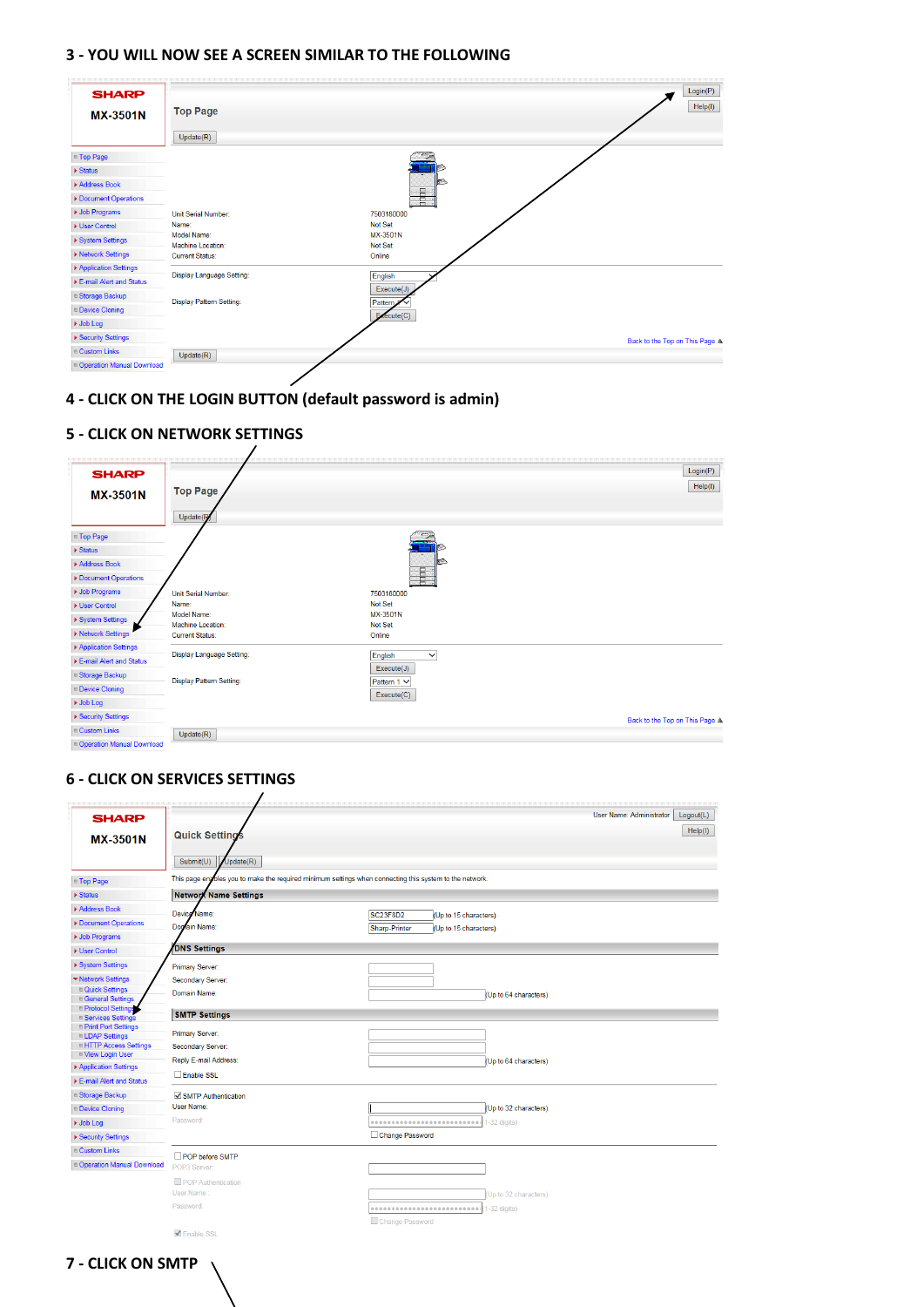| <b>SHARP</b>                                                                                                          | <b>Services Settings</b>                         |             |             |            |               |                       | User Name: Administrator       | Logout(L)<br>Help(I) |
|-----------------------------------------------------------------------------------------------------------------------|--------------------------------------------------|-------------|-------------|------------|---------------|-----------------------|--------------------------------|----------------------|
| <b>MX-3501N</b>                                                                                                       | Update(R)                                        |             |             |            |               |                       |                                |                      |
| Top Page                                                                                                              | <b>WINS</b>                                      | <b>SMTP</b> | <b>SNMP</b> |            |               |                       |                                |                      |
| $\triangleright$ Status<br>Address Book                                                                               | <b>Kerberos</b>                                  | <b>SNTP</b> | mDNS        | <b>DNS</b> |               |                       |                                |                      |
| Document Operations                                                                                                   | Submit(U)                                        |             |             |            |               |                       |                                |                      |
| <b>D</b> Job Programs                                                                                                 |                                                  |             |             |            |               |                       |                                |                      |
| <b>I</b> User Control                                                                                                 | <b>DNS Settings</b>                              |             |             |            |               |                       |                                |                      |
| ▶ System Settings<br>▼ Network Settings                                                                               | Primary Server:<br>Secondary Server:<br>Timeout: |             |             |            |               |                       |                                |                      |
| <sup>1</sup> Quick Settings<br><b>General Settings</b><br><b>D</b> Protocol Settings                                  | Domain Name:                                     |             |             | 20         | seconds(0-60) | (Up to 64 characters) |                                |                      |
| <b>B</b> Services Settings<br><b>D</b> Print Port Settings<br><b>ELDAP Settings</b><br><b>In HTTP Access Settings</b> | Submit(U)                                        |             |             |            |               |                       | Back to the Top on This Page A |                      |
| <b>UView Login User</b>                                                                                               | Update(R)                                        |             |             |            |               |                       |                                |                      |
| Application Settings                                                                                                  |                                                  |             |             |            |               |                       |                                |                      |
| E-mail Alert and Status                                                                                               |                                                  |             |             |            |               |                       |                                |                      |
| Storage Backup                                                                                                        |                                                  |             |             |            |               |                       |                                |                      |
| <b>Device Cloning</b>                                                                                                 |                                                  |             |             |            |               |                       |                                |                      |
| I Job Log                                                                                                             |                                                  |             |             |            |               |                       |                                |                      |
| ▶ Security Settings                                                                                                   |                                                  |             |             |            |               |                       |                                |                      |
| Custom Links                                                                                                          |                                                  |             |             |            |               |                       |                                |                      |
| Coeration Manual Download                                                                                             |                                                  |             |             |            |               |                       |                                |                      |

#### **8 - ENTER IN YOUR DETAILS IN THE FOLLOWING BOXES**

| <b>SHARP</b><br><b>MX-3501N</b>                                                                                       | <b>Services Settings</b><br>Update(R)                                                    |                                                                    | User Name: Administrator<br>Logout(L)<br>Help(1) |                                                     |
|-----------------------------------------------------------------------------------------------------------------------|------------------------------------------------------------------------------------------|--------------------------------------------------------------------|--------------------------------------------------|-----------------------------------------------------|
| <b>Top Page</b>                                                                                                       | <b>WINS</b><br><b>SMTP</b><br><b>SNMP</b>                                                |                                                                    |                                                  |                                                     |
| ▶ Status                                                                                                              | <b>SNTP</b><br><b>mDNS</b><br><b>Kerberos</b>                                            | <b>DNS</b>                                                         |                                                  |                                                     |
| Address Book                                                                                                          |                                                                                          |                                                                    |                                                  |                                                     |
| Document Operations                                                                                                   | Submit(U)                                                                                |                                                                    |                                                  |                                                     |
| <b>Job Programs</b>                                                                                                   | <b>SMTP Settings</b>                                                                     |                                                                    |                                                  | <b>MAIL SERVER ADDRESS ie.</b>                      |
| <b>V</b> User Control                                                                                                 |                                                                                          |                                                                    |                                                  |                                                     |
| ▶ System Settings                                                                                                     | Primary Server:                                                                          |                                                                    |                                                  | mail.bigpond.com                                    |
| ▼ Network Settings<br><b>Quick Settings</b><br><b>General Settings</b><br><b>Protocol Settings</b>                    | Secondary Server:<br>Port Number:<br><b>Timeout:</b>                                     | 25<br>$(0 - 65535)$<br>20<br>seconds(0-60)                         |                                                  |                                                     |
| <b>B</b> Services Settings<br><b>D</b> Print Port Settings<br><b>ELDAP Settings</b>                                   | Reply E-mail Address<br>Enable SSL                                                       | (Up to 64 characters)                                              |                                                  | <b>ADDRESS OF COPIER - THIS</b>                     |
| <b>EHTTP Access Settings</b><br>New Login User<br>Application Settings<br>E-mail Alert and Status<br>■ Storage Backup | SMTP Authentication<br>User Name:                                                        | (Up to 32 characters)<br>1-32 digits)<br>Change Password           |                                                  | WILL BE THE NAME OF WHO<br>- THE EMAIL COMES FROM - |
| Device Cloning<br>De Job Log<br>▶ Security Settings                                                                   | POP hefore SMTP<br>POP3 Se<br>Port Numl                                                  | $(0 - 65535)$<br>95                                                |                                                  | <b>DOESN'T NEED TO ALWAYS</b>                       |
| <b>D</b> Custom Links<br>Operation Manual Download                                                                    | POP Auth<br>ntication<br>User Name<br>Password:<br>Enable SSL<br><b>Connection Test:</b> | (Up to 32 characters)<br>Change Password<br>Execute(J)<br>$\wedge$ |                                                  | <b>BE A VALID ADDRESS</b>                           |

**CLICK THIS IF YOU REQUIRE THE COPIER TO AUTHENTICATE WITH A USERNAME AND PASSWORD AND ENTER THE DETAILS IN THE USERNAME AND PASSWORD BOX - YOU WILL NEED TO CLICK THE CHANGE PASSWORD BOX TO BE ABLE TO ENTER A PASSWORD**